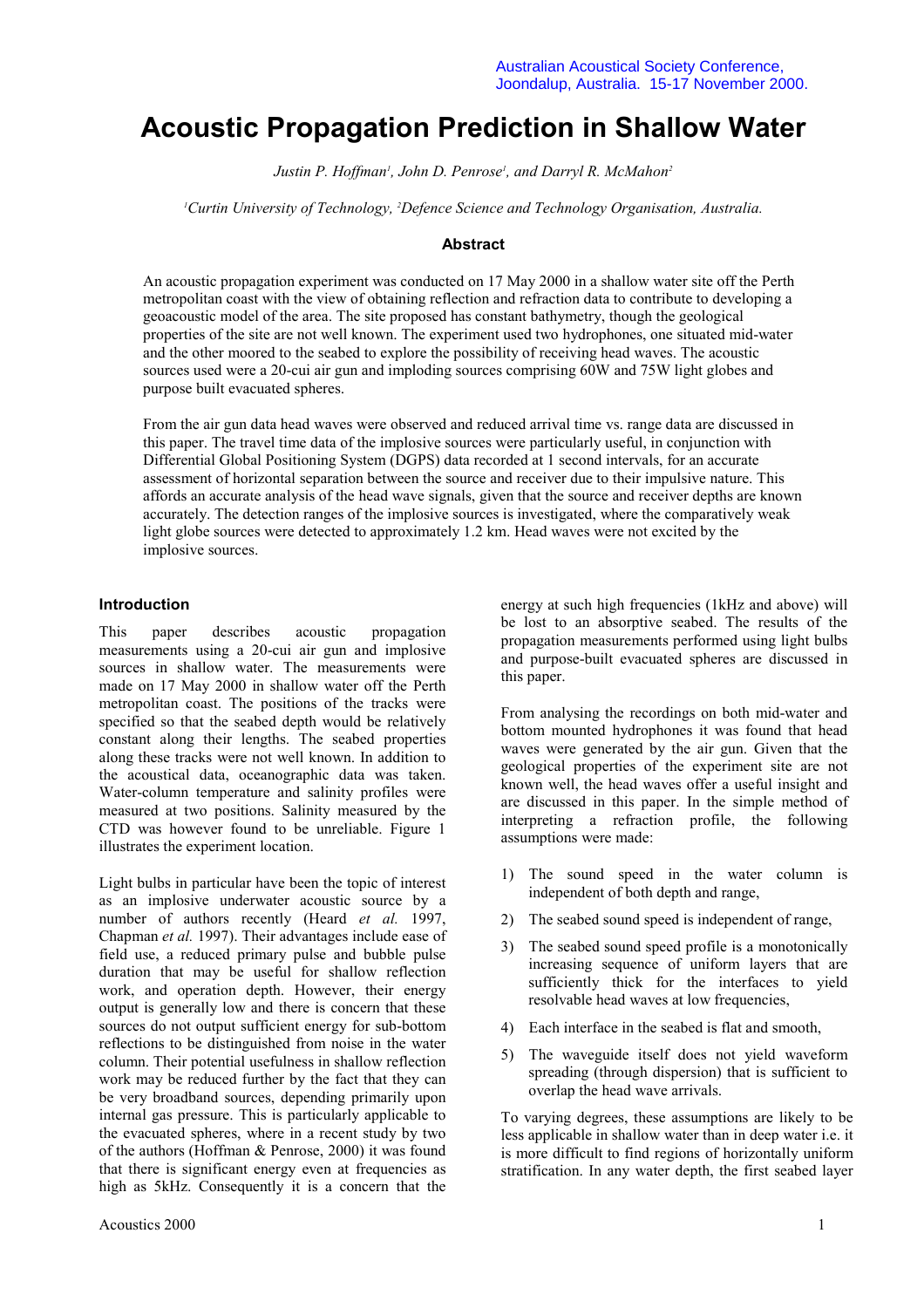

**Figure 1:** Experiment location where acoustic transmissions were measured. Depth contours are in metres.

usually consists of unconsolidated sediment and will therefore exhibit a significant and continuous increase in sound speed with depth. If a head wave from an unconsolidated layer were detected, then the question of how the sound speed profile below the interface affects the sound speed would need to be addressed. By close examination of the results, it should be possible to conclude whether the assumptions apply to a particular case. If for example a positive sound speed gradient exists, then in the time-distance plane a curvature of the arrival lines should be observed.

The main emphases of this paper are on presenting results and examining the quality of those results. For each head wave, results are presented for the compressional sound speed  $c_p$  and depth of the contributing interface in the seabed. These are determined from measurements of the reduced travel time of the head waves i.e. arrival time before the direct path (water borne) arrival.

## **Field Measurements**

The acoustic receivers were Brüel and Kjaer 8104 and GEC Marconi SH101-X hydrophones, positioned at approximately 100m (on the seabed) and at 47m depth respectively. The sound sources were a 20-cui airgun positioned at approximately 8m depth when drifting and approximately 5m when towed, and implosive sources (light globes and evacuated spheres) imploded at approximately 40m depth. The light globes were 6cm in diameter and the evacuated spheres were 8cm in diameter.

The experiment can be broken up into 4 tracks. The first three were "drift" tracks, whereby the vessel was allowed to drift away from the moored recording package. Each drift track followed (roughly) the 100m

depth contour in a southwesterly direction. During each of these drifts the air gun was fired at 10-second intervals. The implosive sources were lowered to 40m depth and imploded when the air gun was switched off. As soon as the implosion was complete, the air gun was switched back on to fire at 10-second intervals. Each drift was performed in this manner between 100m and 1000m range. After the conclusion of the third drift (approximately 1.2km range), the vessel steamed away at approximately 2.7 kts with the air gun in tow at approximately 5m depth. The air gun was fired at 30 second intervals. The vessel maintained a constant bathymetry track (along the 100m contour) until DAT recording time expired.

The horizontal range between the moored recording package and the shots were determined from the difference in DGPS positions of the shot and the DGPS position of the recording package. This was compared to the horizontal separation calculated from the arrival times of the various propagation paths in the evacuated sphere time series. The evacuated sphere records were used due to their short pulse duration, meaning the arrivals from direct, surface reflected, and multiply reflected paths are easily time separated. The ranges calculated from these two methods are within 1% of each other.

The bathymetry along each track was obtained using the ship's Furuno FCV-581 echo sounder, operated at 200 kHz throughout.

## **Geoacoustic Profile**

Table 1 describes a geoacoustic profile of the experiment site, derived from personal communication and a PhD thesis by Collins (1983). Literature concerning the geological properties of the area is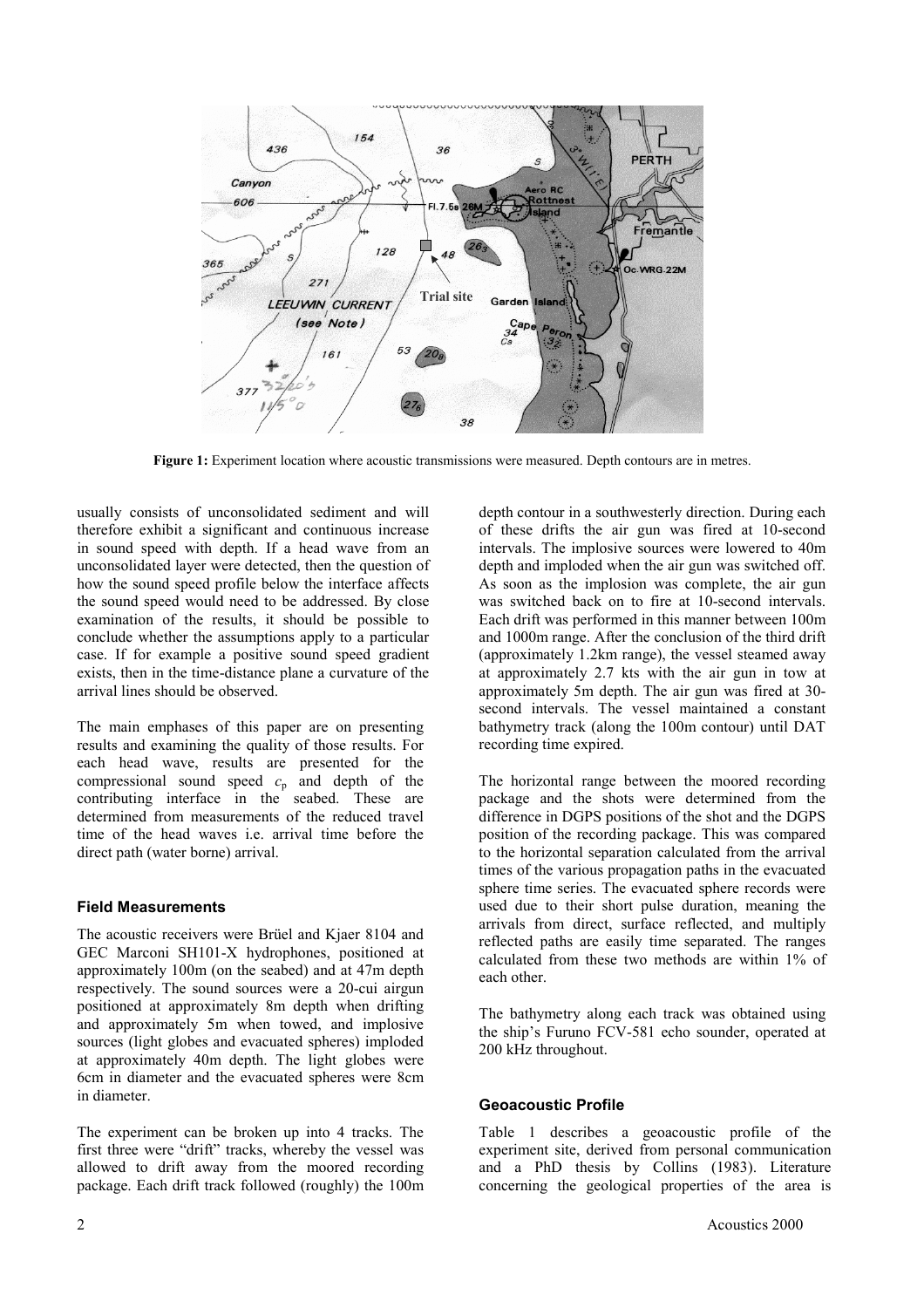| Layer and<br>thickness (m) | $\mathbf{c}_{\mathbf{p}}$<br>(m/s) | $c_{s}$<br>(m/s) | $\alpha_{o}$<br>(dB/λ) | $\alpha_{s}$<br>$(dB/\lambda)$ | (kg/m <sup>3</sup> ) |
|----------------------------|------------------------------------|------------------|------------------------|--------------------------------|----------------------|
| water column<br>(102m)     | 1530                               |                  |                        |                                | 1025                 |
| medium sand<br>(0.5m)      | 1600                               |                  | 0.5                    |                                | 1600                 |
| boundstone /soil<br>(4m)   | 1700                               |                  | 0.5                    |                                | 1700                 |
| carbonate<br>$-300m$ )     | 2500                               | 1100             | 0.1                    | 0.2                            | 2100                 |
| unknown<br>(basement)      | 3500                               | 1500             | 0.1                    | 0.2                            | 2300                 |

**Table 1:** Interpreted geoacoustic profile of the experiment site. Geoacoustic properties shown are based on data derived by Hamilton (1980).

sparse. It is expected that there are two thin layers of sediment at the surface of the seabed. The first layer is a thin veneer of medium-grained sand, typically less than 1m in thickness. Below this is a layer approximately 4m thick consisting of boundstone and soil. Below these layers is an unnamed carbonate formation, probably between 300 and 400m in thickness. At this stage it is not known what comprises the seabed below this layer. Compressional and shear sound velocities, attenuation coefficients, and associated densities have been interpreted from literature such as Hamilton (1980).

#### **Data Analysis**

#### *Implosion Analysis*

The purpose of the implosive sources was to investigate their properties and establish whether they are useful as underwater acoustic sources. The evacuated spheres, though extremely broadband due to their short pulse duration, are particularly useful in establishing multiple reflected paths.

The theoretical resonant frequency of an evacuated sphere or light globe implosion was approximated by Minnaert's resonant frequency equation,

$$
f_{\scriptscriptstyle 0} = \frac{1}{2\pi R_{\scriptscriptstyle 0}} \sqrt{\frac{3\mathcal{p}_{\scriptscriptstyle 0}}{\rho}} \,, \tag{1}
$$

which describes the resonant frequency of a spherical gas bubble of radius  $R_0$  in a liquid, undergoing lowamplitude simple harmonic motion.  $f_0$  is the theoretical resonant frequency,  $R_0$  is the mean bubble radius,  $p_0$  is the hydrostatic pressure,  $\rho$  is the density of the surrounding fluid, and  $\gamma$  is the ratio of specific heats for the gas within the bubble. This expression assumes that heat exchanges and surface tension effects are negligible.

The source level of the light globes and evacuated spheres at range is simply

$$
SL = 20 \log (Peak Pressure) + 20 \log (r)
$$
 (2)

where *r* is the direct distance between source and receiver.

#### *Head Wave Analysis*

Each of the air gun recordings at ranges between 400m and 5.5km contained precursors to the water borne arrival which have been interpreted as refraction arrivals that travelled along the seabed or sub-bottom interfaces. Only the signals received by the hydrophone positioned on the seabed are examined in this paper.

The stacked waveforms of shot arrivals on the final track were examined with the aim of identifying multiple series of pulses whose arrival times appeared to form a linear trend over range. The time of the onset of each signal was observed. From spectral analysis it was found that the head waves have a very narrow bandwidth, centred around 30 Hz, which is identical to the bubble pulse frequency of the air gun used.

The simplest method at hand to stack the waveforms was to align the direct water arrival of each signal and plot the result as reduced travel time with range. This means that to determine the velocity of the head wave  $(c_p)$ , the actual arrival time, as determined by

$$
t = r/c_p + t_0 \tag{3}
$$

where  $r$  is the range and  $t_0$  is the time axis intercept of the distance-time plot, needs to be rearranged in terms of the reduced travel time. Since the reduced travel time, here assigned the variable  $x_r$ , is only a shift in actual travel time by the direct path time  $(r/c<sub>w</sub>)$ , it may be written that

$$
x_{\rm r} + r/c_{\rm w} = r/c_{\rm p} + t_0 \tag{4}
$$

which may be rewritten as

$$
x_{r} = t_0 - r(1/c_{w} - 1/c_{p})
$$
\n(5)

where  $c_w$  is the speed of sound in the water column. Thus it is a simple matter of rearrangement to determine the head wave velocity:

$$
1/c_{\rm p} = 1/c_{\rm w} - 1/\nu \tag{6}
$$

where  $\nu$  is the gradient of the distance-reduced travel time graph.

The depth of the shallowest interface was obtained by first assuming that it coincided with the seabed. The depth was obtained from the time intercept  $t_0$  in equation (5).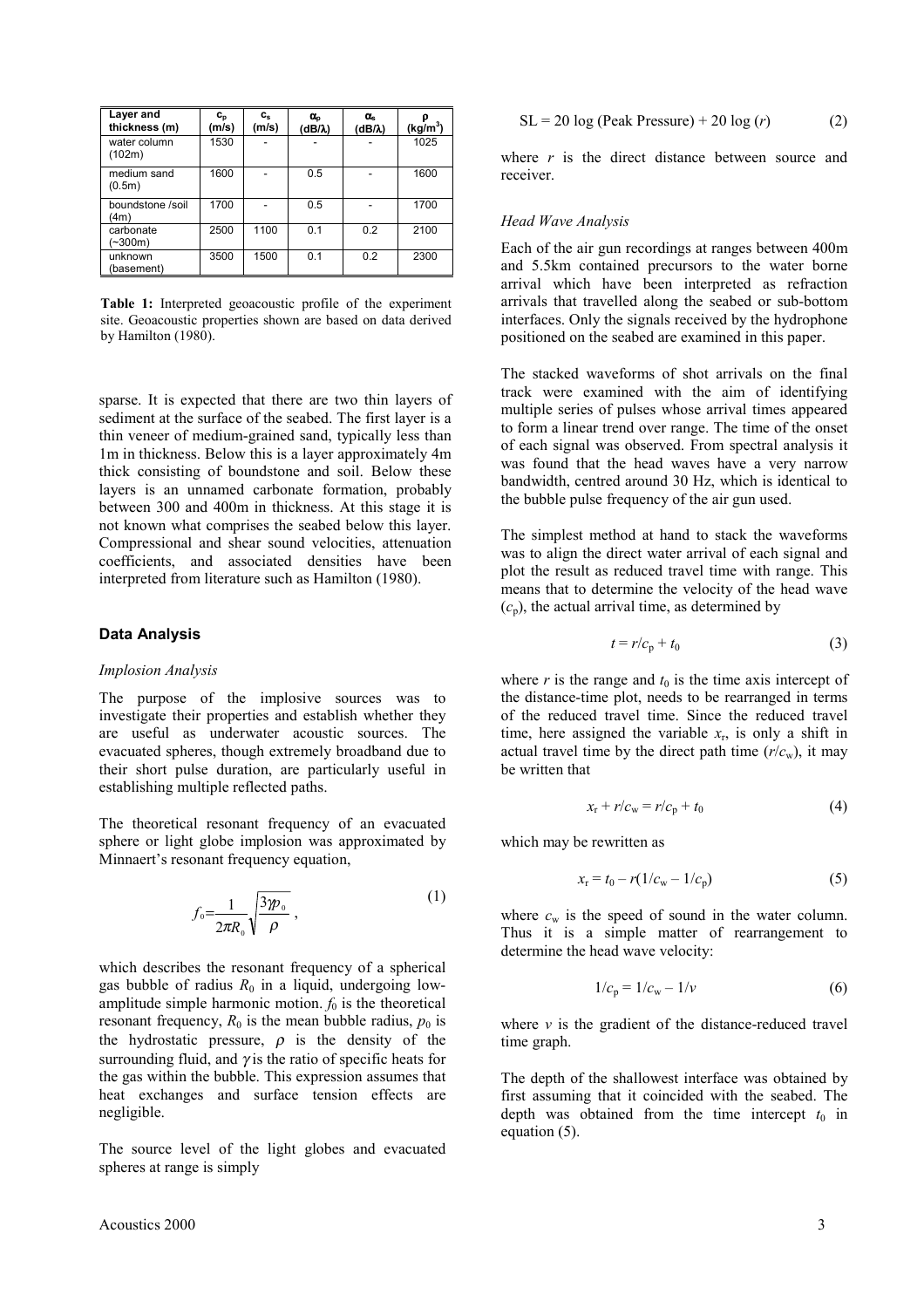

**Figure 2:** Time series of an evacuated sphere implosion at 137m range, illustrating the time separation of the various in-water arrivals. The sphere was imploded at 40m, where the receiver was positioned at 47m depth.



**Figure 3:** Light globe implosion, filtered through the band 10 to 500 Hz, at 1.2km range. Propagation path arrivals distinguished are **d** – direct path, **s** – surface reflection, and possibly **b** – bottom reflection.

# **Results**

## *The Water Column*

Two CTD casts were taken during the acoustic transmission measurements. From the results obtained the water column was virtually isospeed to the seabed, with an average value of 1530 m/s.

In the head wave interpretation the depth-dependence of the water column sound speed was taken into account by using the average value.

#### *Implosive Sources*

Figure 2 illustrates the time series for the shortest-range evacuated sphere implosion made (137m). Multiple reflection paths originating within the water column are easily observed. Given that the thin layers depicted in Table 1 may exist, a shallow sub-bottom reflection

| Source                  | Depth<br>(m) | <b>Average Source Level</b><br>(dB re $1\mu$ Pa @ 1m) |
|-------------------------|--------------|-------------------------------------------------------|
| Light globe             | 40           | 205.4                                                 |
| <b>Evacuated Sphere</b> | 40           | 222.3                                                 |
| Air gun                 |              | 2187                                                  |

**Table 2:** Comparison between average peak source level of 36 light globe, 7 evacuated sphere, and 444 air gun transmissions. Source levels are referred to a distance of 1m.

should appear very shortly after the bottom reflected arrival at  $t = 0.215$ s. The signal should be positive in magnitude since it would be a reflection from a positive reflection coefficient interface. However it does not look likely at this stage that such a reflection could be resolved. There exists a negative magnitude spike shortly after the arrival of the bottom reflection. though this is mostly likely to be an artefact of the original signal's small bubble pulse.

The fact that a sub-bottom reflection is not immediately obvious may not be completely due to the broadband nature of the source but rather due to a low impedance/velocity contrast between any shallow subbottom layers. Indeed, since the first "layer" of medium grained sand is only 0.5m in thickness, the bottom reflection received at  $t = 0.215$ s may in fact be from the boundstone/soil layer. It remains to be seen however if techniques such as *deconvolution* may be useful to extract the Earth's impulse response from the received signal to infer any sub-bottom reflection occurrences.

Figure 3 illustrates the received signal from a light globe implosion at 1.2km range, filtered through the band 10 to 500 Hz to remove the low frequency flow noise at the midwater receiver and other high frequency components. The reception range was suprising, considering the comparatively low output energy of these sources. However, the inter-water column reflections are not easily observed in this record. This, though attributable to the low output energy of the source, is also attributable to the fact that the pulse duration and the experimental geometry do not allow time separability of the arrivals.

Table 2 compares the average of the peak source levels of 36 light globe, 7 evacuated sphere, and 444 air gun transmissions, carried out between 100m and 1.2km range, referred to a distance of 1m. The difference in peak source level between the light globes and evacuated spheres is attributable primarily to the difference in internal gas pressure. To a lesser degree, the difference in size (radius) will be a contributing factor in this case. It is interesting to note that the peak source level of the evacuated spheres is higher than that of the air gun, albeit at 40m depth compared to the air gun's depth of 8m.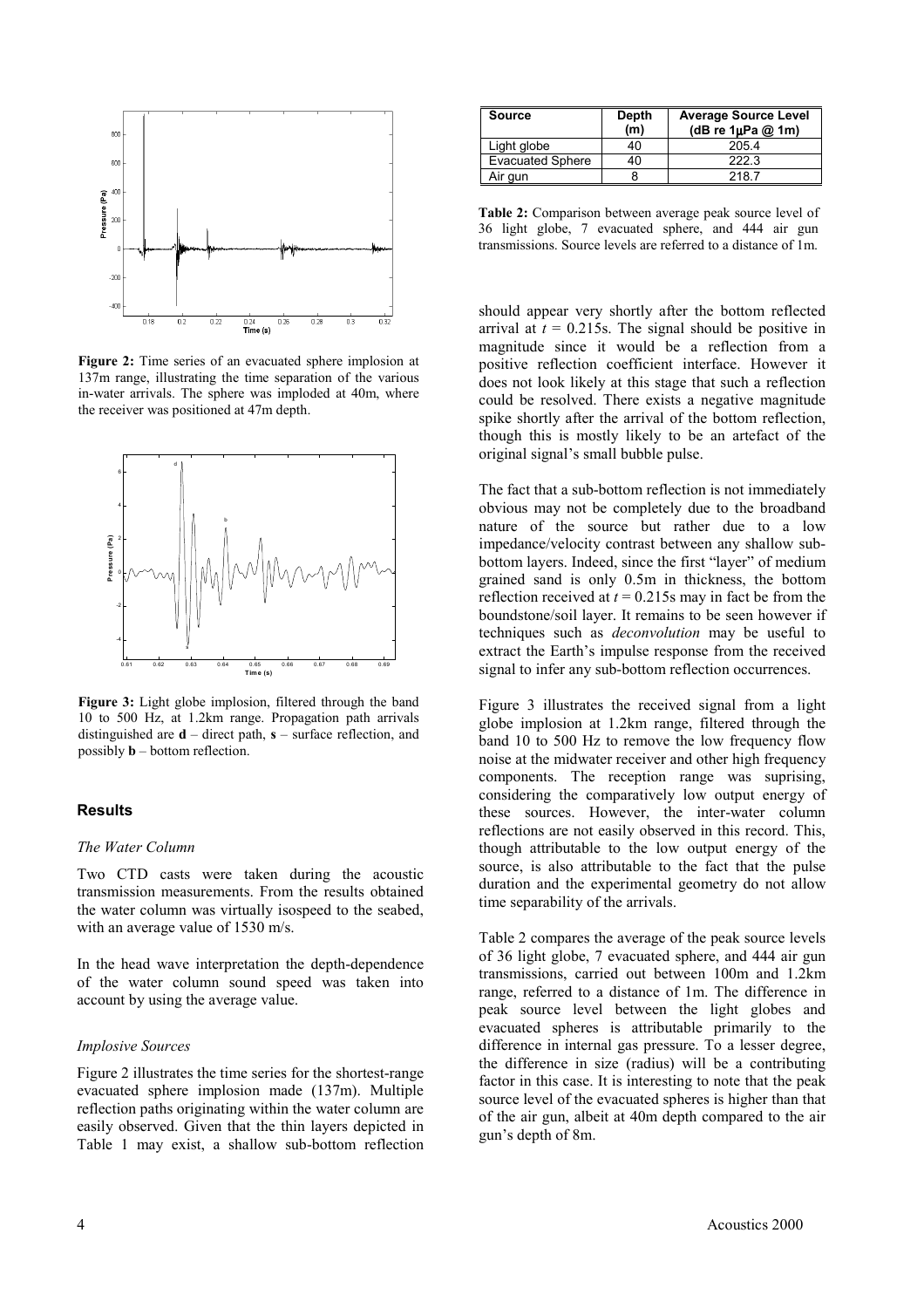#### *Refraction Profiling Data*

The signal stacks for the final track of the experiment are shown in Figure 4  $[(a)$  for range up to 2km, (b) for range to 5.5 km]. As mentioned previously, the easiest way to make the precursors readable on a stacked display was to stack the signals such that each were aligned by the water-borne arrival. In order to present a constant amplitude for each signal, the signals have been normalised to the same peak-to-peak amplitude. For each stack plot, diagonal lines were fitted visually to the onset of the head waves. There are two head waves marked in this fashion. One is from a shallow interface (close to the water/seabed interface) and is marked by a dashed line in Figure 4(a). The other is from a deeper interface and is marked by a solid diagonal line, also in Figure 4(a). Figure 4(b) illustrates shots between 2km and maximum range, approximately 5.5km. Unfortunately, after approximately 4km the distinction between head wave arrival and noise becomes increasingly difficult and no definite trend can be established.

#### *Features of the Waveforms*

The waveforms presented in Figure  $4(a)$  and (b) exhibit the following properties:

- the precursors have significantly narrower bandwidth than the water waves,
- the phases of the initial peaks of the precursors are randomly positive or negative.

The finding that most precursors are narrow band (with a peak near 30 Hz) is consistent with their classification as head waves rather than modal ground waves.

A good example of the variation in phase of the initial peak of the head waves was obtained on the last track from shots at ranges of 2.28 and 3.06 km and is illustrated in Figure 5. It can be seen that the phase of the closest shot is negative and changes to positive between the third farthest and the farthest shot illustrated (the second farthest shot still contains a small negative precursor). To describe this phase change mathematically, the distance over which this phase change occurs can be related to the wavelength of the head wave. The head wave velocity illustrated in Figure 5 was found to be 2925 m/s, so it's wavelength at 30 Hz would be approximately 97m. If the change in phase was taken to occur between the second farthest and the farthest shot i.e. a shot separation of 145m, then the change in phase over 145m would be 1.5 cycles or approaching –90°. There will always be some error in reading the travel time of a head wave, so it was decided that less error would be made by reading the first peak, regardless of phase, rather than reading the first peak of a particular phase.



**(b)**

**Figure 4:** Signals from the final track stacked onto the range-reduced travel time plane. (a) Range to 2km, entire signal, (b) range to 5.5km, entire waveform (filtered through the band 14 to 70 Hz). Key to diagonal lines: ----- expected arrival of the shallow layer head wave,  $-$  expected arrival of the deep layer head wave. The solid line in (b) indicates the same head wave as the solid line in (a).

# *Interpretation of the Data*

Simple interpretation of the data has yielded two head wave structures, as illustrated by the diagonal lines drawn on Figures 4(a) and (b). The first head wave arrival (steepest gradient) has however originated from below the water/seabed interface. The sound speed derived for this layer is 1930 m/s. According to Hamilton (1980), sound speeds up to 2000 m/s indicate that the sediment is of a calcareous nature (carbonate). From our knowledge of the region, this means the sediment is probably moderately cemented calcarenite. Since this was the first detected layer, an analysis concerning it's depth in relation to the water column depth was conducted and revealed that it exists approximately 3m below the water/seabed interface. Why a head wave was not excited from the surficial sediments is not known, though it is most probably due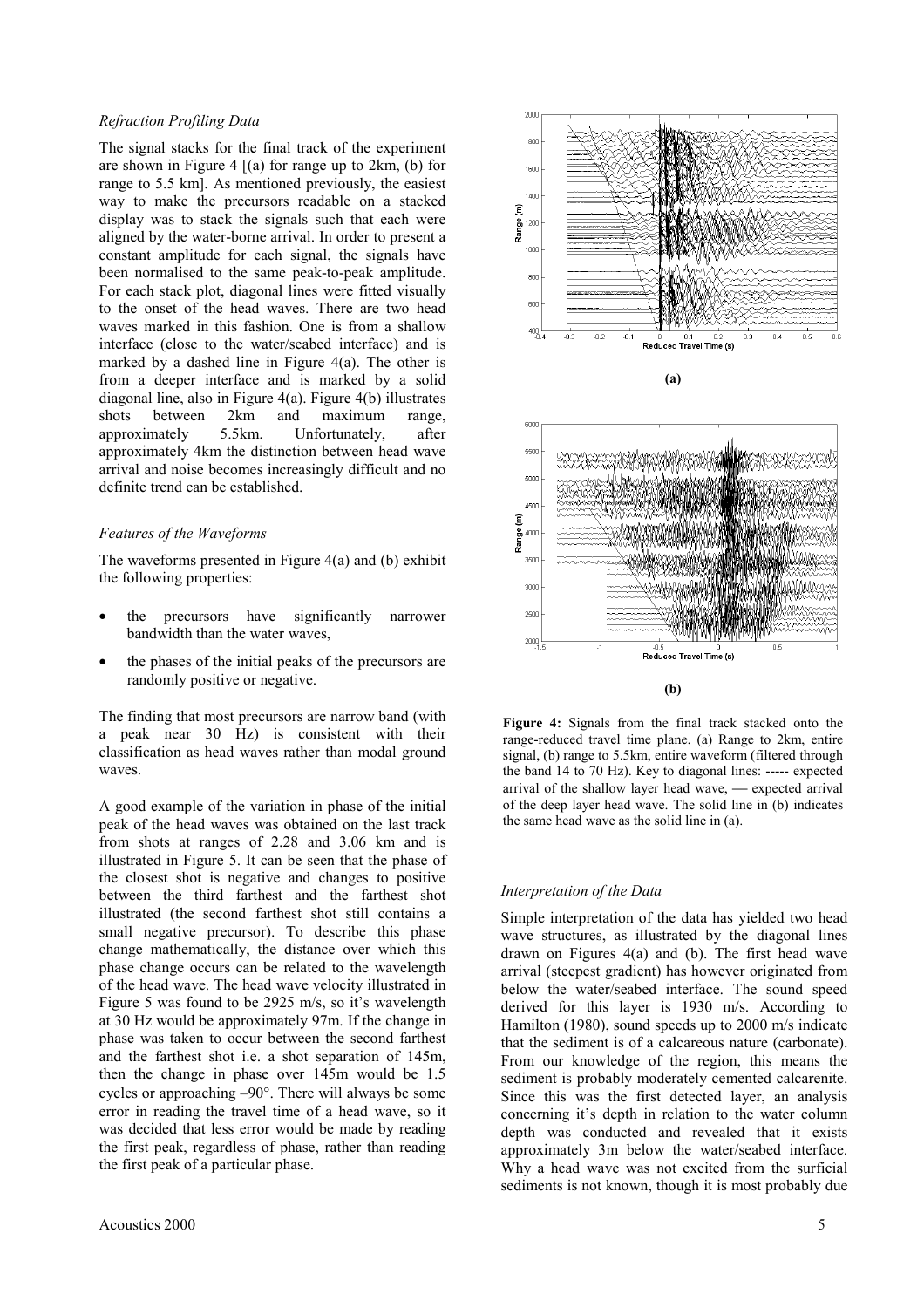

**Figure 5:** Detailed head wave precursors of five shots filtered through the band 14 to 70 Hz, illustrating the change in phase of the initial peak.

| Layer and<br>thickness (m) | $c_{p}$<br>(m/s) | $c_{s}$<br>(m/s) | $\alpha_{o}$<br>(dB/λ) | $\alpha_{s}$<br>(dB/λ) | $(kg/m^3)$ |
|----------------------------|------------------|------------------|------------------------|------------------------|------------|
| medium sand<br>(0.5m)      | 1600             |                  | 0.5                    |                        | 1600       |
| boundstone<br>(4m)         | 1700             |                  | 0.5                    |                        | 1700       |
| calcarenite<br>(327m)      | 1930             | 550              | 0.2                    | 0.4                    | 2000       |
| chalk<br>(basement)        | 2925             | 1300             | 0.1                    | 0.2                    | 2300       |

**Table 3:** Revised geoacoustic profile of the experiment site off Perth metropolitan coast.

to the fact that these layers are too thin to yield head waves.

The depth of the next interface below the seabed was then computed using the geometry of refraction paths for a simple two (horizontal) sediment layer problem and found to be 330m. The compressional sound speed of this interface, as indicated by the solid diagonal line in Figures 4(a) and (b), was found to be  $2925 \text{ m/s}$ . From Hamilton (1980) it would appear that this layer is similar to chalk, a consolidated and cemented sediment.

A modified geoacoustic profile of the region is considered in Table 3 for comparison with the initial estimate depicted in Table 1. The shear velocities, compressional and shear attenuation coefficients, and densities for these layers have been interpreted from Hamilton (1980).

## **Conclusion**

Imploding acoustic sources offer potential advantages in terms of operation depth, ease of field operation, bandwidth for shallow reflection purposes, and a significantly reduced bubble pulse presence. Whilst their *peak* energy output may be relatively high, as shown in Table 2, their overall energy output is generally low. However, the ability to detect a light globe implosion at 1.2km range is promising.

Using a sound source such as an air gun and a hydrophone on the seabed it is possible to measure head waves from interfaces that are close to (indistinguishable from) the seabed. Their velocities may be determined from their arrival times in the range-time plane. Of the only track studied here, one such head wave was found and its velocity was calculated to be 1930 m/s. Head waves from deeper interfaces can also be measured using this technique. From this experiment a layer was found at 330m beneath the water/seabed interface, where its velocity was calculated to be 2925 m/s.

The amount of data obtained for the seabed may be limited by incoherence of the signals, especially 4km onwards. Spacing between shots was not a problem since, on average, the shot spacing was approximately 140 m between 1.2 km and 5.5 km range. Curvature in the range-reduced travel time plots was not observed, so it may be concluded that there is no evidence of subbottom sound speed gradients.

## **Acknowledgment**

The authors acknowledge the valuable assistance provided by Mr Robert McCauley and Mr Malcolm Perry from the Centre for Marine Science and Technology (Curtin University) in preparing for and carrying out the experimental work reported here. We also thank Mr Ahmad Zakaria (Curtin University), Mr Damien Killeen (Defence Science and Technology Organisation), and Mr Alessandro Ghiotto (Nautronix) for their valued assistance during the experimental work.

#### **References**

- [1]. Heard, G. J., McDonald, M., Chapman, N. R., and Jaschke, L., (1997), "Underwater light bulb implosions: A useful acoustic source", *Oceans 97*, *M.T.S.*/*I.E.E.E. Conference Proceedings*, vol. 2, (2), pp. 755—762.
- [2]. Chapman, N. R., Jaschke, L., McDonald, M. A., Schmidt, H., and Johnson, M., (1997), "Matched field geoacoustic tomography experiments using light bulb sound sources in the Haro Strait Sea trial", *Oceans* 97, *M.T.S.*/I*.E.E.E. Conference Proceedings*, vol. 2, (2), pp. 763—768.
- [3]. Hoffman, J. P., and Penrose, J. D., (2000), "Long range acoustic propagation prediction in shallow water", CMST Project 182, Report no. C00-10, Curtin University of Technology.